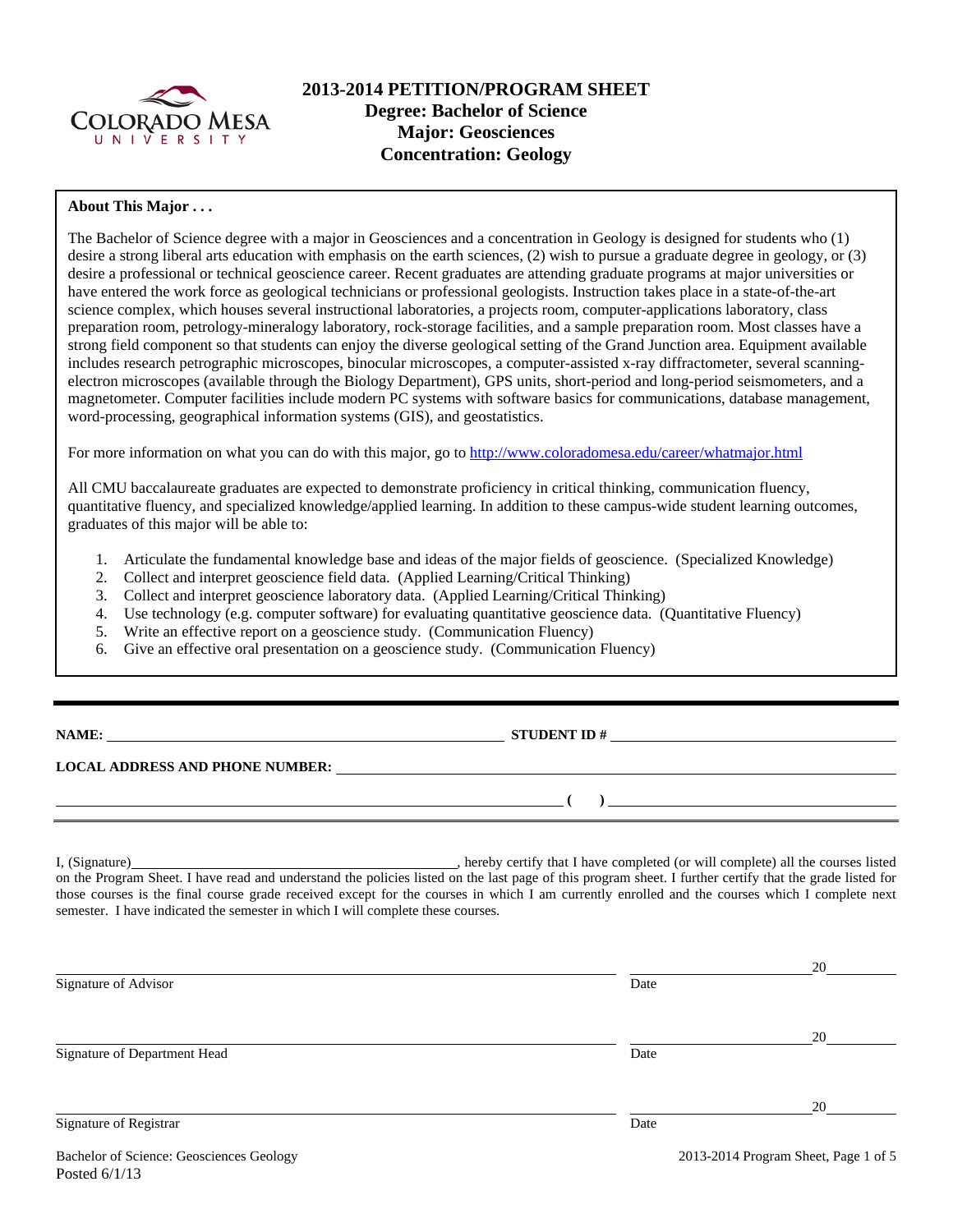#### **Students should work closely with a faculty advisor when selecting and scheduling courses prior to registration.**

Degree Requirements:

- <sup>120</sup> semester hours total (A minimum of 28 taken at CMU in no fewer than two semesters).
- 40 upper division credits (A minimum of 15 taken at the 300-400 course levels within the major at CMU).
- 2.00 cumulative GPA or higher in all CMU coursework
- A "C" or higher is required in all major and foundation courses.
- Pre-collegiate courses (usually numbered below 100) cannot be used for graduation.
- A student must follow the CMU graduation requirements either from 1) the program sheet for the major in effect at the time the student officially declares a major; or 2) a program sheet for the major approved for a year subsequent to the year during which the student officially declares the major and is approved for the student by the department head. Because a program may have requirements specific to the degree, the student should check with the faculty advisor for additional criteria. It is the student's responsibility to be aware of, and follow, all requirements for the degree being pursued. Any exceptions or substitutions must be approved by the student's faculty advisor and Department Head.
- When filling out the program sheet a course can be used only once.
- See the "Undergraduate Graduation Requirements" in the catalog for additional graduation information.

**GENERAL EDUCATION REQUIREMENTS** (31 semester hours) See the current catalog for a list of courses that fulfill the requirements below. If a course is on the general education list of options and a requirement for your major, you must use it to fulfill the major requirement and make a different selection within the general education requirement.

| Course No Title                     |                                                                                                                                                  |   | Sem.hrs Grade Term/Trns |
|-------------------------------------|--------------------------------------------------------------------------------------------------------------------------------------------------|---|-------------------------|
|                                     | <b>English</b> (6 semester hours, must receive a grade of "C" or better and<br>must be completed by the time the student has 60 semester hours.) |   |                         |
| <b>ENGL 111 English Composition</b> |                                                                                                                                                  |   |                         |
| <b>ENGL 112 English Composition</b> |                                                                                                                                                  | 3 |                         |
|                                     |                                                                                                                                                  |   |                         |

**Math:** (3 semester hours, must receive a grade of "C" or better, must be completed by the time the student has 60 semester hours.)<br>MATH 151 Calculus I  $5*$ 

 $MATH 151$  Calculus I \*3 credits apply to the General Ed requirements and 2 credits apply to Foundation Courses

\_\_\_\_\_\_ \_\_\_\_ \_\_\_\_\_\_\_\_\_\_\_\_\_\_\_\_\_\_\_\_\_\_\_\_ \_\_\_\_ \_\_\_\_\_ \_\_\_\_\_\_\_\_

\_\_\_\_\_\_ \_\_\_\_ \_\_\_\_\_\_\_\_\_\_\_\_\_\_\_\_\_\_\_\_\_\_\_\_ \_\_\_\_ \_\_\_\_\_ \_\_\_\_\_\_\_\_ \_\_\_\_\_\_ \_\_\_\_ \_\_\_\_\_\_\_\_\_\_\_\_\_\_\_\_\_\_\_\_\_\_\_\_ \_\_\_\_ \_\_\_\_\_ \_\_\_\_\_\_\_\_

\_\_\_\_\_\_ \_\_\_\_ \_\_\_\_\_\_\_\_\_\_\_\_\_\_\_\_\_\_\_\_\_\_\_\_ \_\_\_\_ \_\_\_\_\_ \_\_\_\_\_\_\_\_

\_\_\_\_\_\_ \_\_\_\_ \_\_\_\_\_\_\_\_\_\_\_\_\_\_\_\_\_\_\_\_\_\_\_\_ \_\_\_\_ \_\_\_\_\_ \_\_\_\_\_\_\_\_

**Humanities** (3 semester hours)

**Social and Behavioral Sciences** (6 semester hours)

**Natural Sciences** (7 semester hours, one course must include a lab)

\_\_\_\_\_\_ \_\_\_\_ \_\_\_\_\_\_\_\_\_\_\_\_\_\_\_\_\_\_\_\_\_\_\_\_ \_\_\_\_ \_\_\_\_\_ \_\_\_\_\_\_\_\_ BIOL 102/102L **or** BIOL 105/105L **or** PHYS 112/112L **or** PHYS 132/132L **or** CHEM 132/132L

\_\_\_\_\_\_ \_\_\_L \_\_\_\_\_\_\_\_\_\_\_\_\_\_\_\_\_\_\_\_\_\_\_\_ \_\_\_\_ \_\_\_\_\_ \_\_\_\_\_\_\_\_

**History** (3 semester hours) HIST \_\_\_\_ \_\_\_\_\_\_\_\_\_\_\_\_\_\_\_\_\_\_\_\_\_\_\_\_ \_\_\_\_ \_\_\_\_\_ \_\_\_\_\_\_\_\_

**Fine Arts** (3 semester hours)

Course No Title Sem.hrs Grade Term/Trns

# **OTHER LOWER DIVISION REQUIREMENTS** (6 semester hours)

| <b>Kinesiology</b> (3 semester hours) |  |
|---------------------------------------|--|
| KINE 100 Health and Wellness          |  |
| KINA                                  |  |
| KINA.                                 |  |

\_\_\_\_\_\_ \_\_\_\_ \_\_\_\_\_\_\_\_\_\_\_\_\_\_\_\_\_\_\_\_\_\_\_\_ \_\_\_\_ \_\_\_\_\_ \_\_\_\_\_\_\_\_

**Applied Studies** (3 semester hours)

#### **FOUNDATION COURSES** (15 semester hours)

|                      | CHEM 131 General Chemistry                                                                                                                                                                                                    |  |
|----------------------|-------------------------------------------------------------------------------------------------------------------------------------------------------------------------------------------------------------------------------|--|
|                      | CHEM 131L General Chemistry Lab                                                                                                                                                                                               |  |
|                      | PHYS 111/111L or PHYS 131/131L                                                                                                                                                                                                |  |
| <b>PHYS</b>          | the control of the control of the control of the control of the control of the control of the control of the control of the control of the control of the control of the control of the control of the control of the control |  |
| <b>PHYS</b>          | and the company of the company of the company of the company of the company of the company of the company of the                                                                                                              |  |
|                      | STAT 200 Probability and Statistics                                                                                                                                                                                           |  |
| *MATH 151 Calculus I |                                                                                                                                                                                                                               |  |

#### **PHYSICAL SCIENCES MAJOR – GEOLOGY CONCENTRATION REQUIREMENTS**

(56 semester hours) A "C" or higher is required in all major courses.

| <b>Geology Core Courses</b> (39 semester hours) |  |
|-------------------------------------------------|--|
| GEOI 111/111I or GEOI 113/113I *                |  |

|                 | 0202 111/1112 <u>01</u> 0202 113/1132                                                                                 |   |  |
|-----------------|-----------------------------------------------------------------------------------------------------------------------|---|--|
| *GEOL           | <u> 1988 - Andrea Barbara, margaret e populazion del control del control del control del control del control del </u> | 3 |  |
|                 | $*GEOL$ $L$                                                                                                           |   |  |
|                 | * Either GEOL 111/111L or GEOL 113/113L may be taken for credit, but not                                              |   |  |
| both.           |                                                                                                                       |   |  |
| GEOL 112        | Principles of Historical Geology3                                                                                     |   |  |
| GEOL 112L       | Principles of Historical Geology                                                                                      |   |  |
|                 | Lab.                                                                                                                  | 1 |  |
| <b>GEOL 202</b> | Introduction to Field Studies                                                                                         | 3 |  |
| <b>GEOL 204</b> | Computer Applications in                                                                                              |   |  |
|                 | Geology                                                                                                               | 3 |  |
| <b>GEOL 301</b> | <b>Structural Geology</b>                                                                                             | 3 |  |
| GEOL 301L       | Structural Geology Lab                                                                                                | 1 |  |
| GEOL 331        | Crystallography & Mineralogy                                                                                          | 3 |  |
| GEOL 331L       | Crystallography & Mineralogy                                                                                          |   |  |
|                 | Lab                                                                                                                   | 1 |  |
| <b>GEOL 402</b> | Applications of Geomorphology3                                                                                        |   |  |
| GEOL 402L       | Applications of Geomorphology                                                                                         |   |  |
|                 | Lab                                                                                                                   |   |  |
| <b>GEOL 444</b> | Stratigraphy and Sedimentation 3                                                                                      |   |  |
| GEOL 444L       | Stratigraphy and Sedimentation                                                                                        |   |  |
|                 | Lab.                                                                                                                  | 1 |  |
| <b>GEOL 480</b> | Summer Field Camp                                                                                                     | 6 |  |
| <b>GEOL 490</b> | Seminar                                                                                                               | 3 |  |
|                 |                                                                                                                       |   |  |
|                 | <b>Required Geology Courses (8 semester hours)</b>                                                                    |   |  |
| <b>GEOL 340</b> | Igneous & Metamorphic                                                                                                 |   |  |
|                 | Petrology                                                                                                             | 3 |  |
| GEOL 340L       | Igneous & Metamorphic                                                                                                 |   |  |
|                 | Petrology Lab                                                                                                         | 1 |  |

GEOL 404 Geophysics 3 GEOL 404L Geophysics Lab 1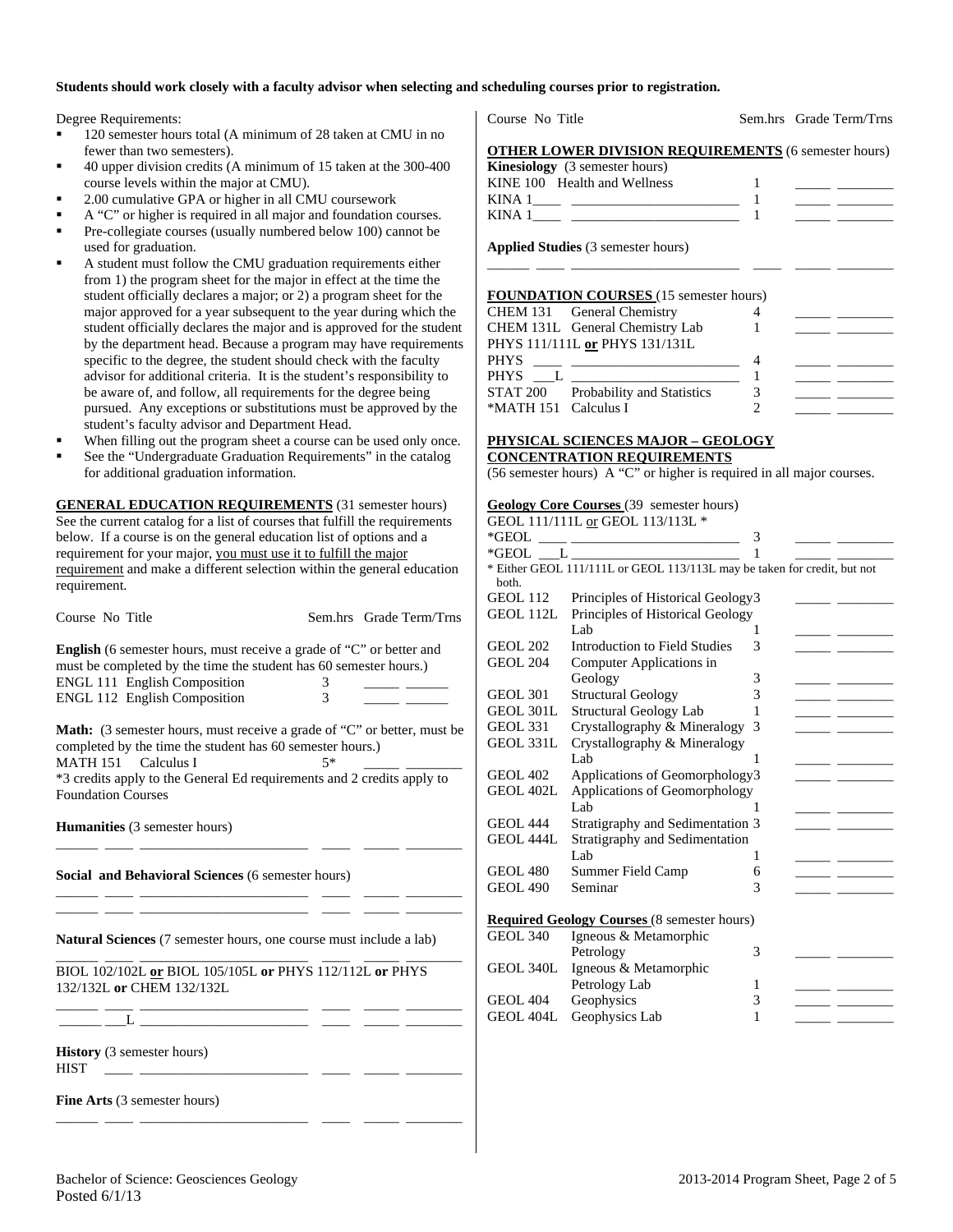| Course No Title                                                                                                                                     | Sem.hrs Grade Term/Trns | Course No Title                             | Sem.hrs Grade Term/Trns                                                                                                                                                                                                 |
|-----------------------------------------------------------------------------------------------------------------------------------------------------|-------------------------|---------------------------------------------|-------------------------------------------------------------------------------------------------------------------------------------------------------------------------------------------------------------------------|
| Restricted Electives (9 semester hours) chosen from list below.<br>NOTE: Seven hours of Restricted and General Electives must be upper<br>division. |                         | 120 hours. 12 semester hours.)<br>division. | <b>ELECTIVES</b> (All college level courses appearing on your final<br>transcript, not listed above that will bring your total semester hours to<br>NOTE: Seven hours of Restricted and General Electives must be upper |
|                                                                                                                                                     |                         |                                             |                                                                                                                                                                                                                         |

\_\_\_\_\_\_ \_\_\_\_ \_\_\_\_\_\_\_\_\_\_\_\_\_\_\_\_\_\_\_\_\_\_\_\_ \_\_\_\_ \_\_\_\_\_ \_\_\_\_\_\_\_\_

#### **RESTRICTED ELECTIVES:**

GEOL 250 Environmental Geology (3) GEOL 325 Intro to Engineering Geology (3) GEOL 355 Basic Hydrology (3) GEOL 359 Surv of Energy-Related Nat Resources (3) GEOL 361 Surv of Mineral-Related Nat Resources (3) GEOL 370 Renewable Energy (3) GEOL 394 Natural Resources of the West (1) GEOL 411 Paleontology (3) GEOL 411L Paleontology Lab (1) GEOL 415 Introduction to Ground Water (3) GEOL 415L Intro to Ground Water Lab (1) GEOL 455 River Dynamics (3) GEOL 455L River Dynamics Lab (1) GEOL 497 Structured Research (1-3) ENVS 312 Soil Science and Sustainability (3) ENVS 312L Soil Science and Sust Lab (1) CHEM 132 General Chemistry (4) CHEM 132L General Chemistry Lab (1) MATH 152 Calculus II (5) STAT 311 Statistical Methods (3) \*\*PHYS 112 General Physics (4) **and** PHYS 112L General Physics Lab (1) **or** \*\*PHYS 132 Electromag and Optics (4) and PHYS 132L Electromag and Optics Lab(1)

\*\*Either PHYS 112/112L or PHYS 132/132L may be taken for credit, but not both.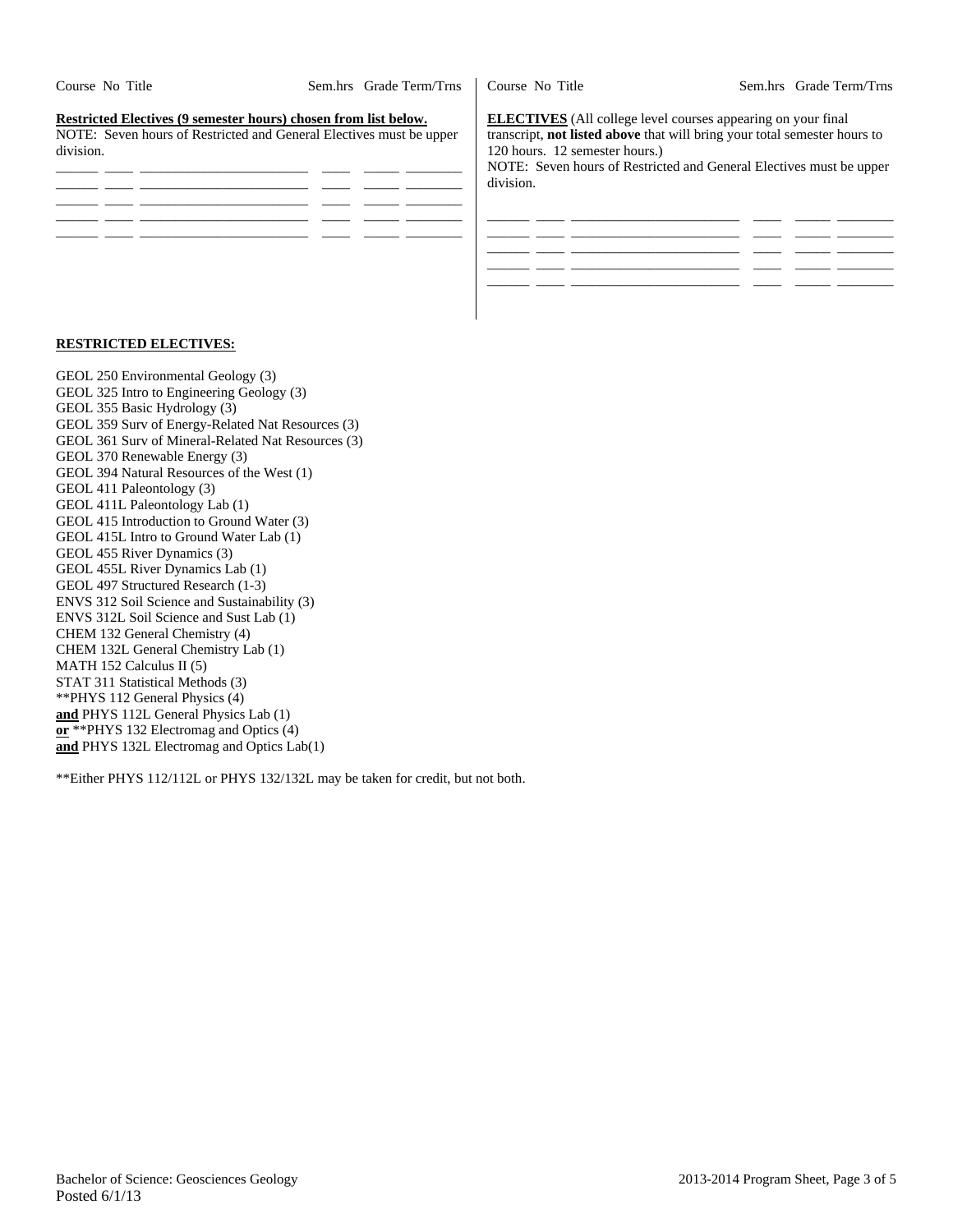# **SUGGESTED COURSE SEQUENCING FOR A MAJOR IN PHYSICAL SCIENCE – GEOLOGY**

This is a recommended sequence of course work. Certain courses may have prerequisites or are only offered during the Fall or Spring semesters. It is the student's responsibility to meet with the assigned advisor and check the 2 year course matrix on the Colorado Mesa website for course availability.

### **FRESHMAN YEAR**

| <b>Fall Semester</b>             |                                       | <b>Hours</b> | <b>Spring Semester</b>              |                                             | <b>Hours</b> |  |  |
|----------------------------------|---------------------------------------|--------------|-------------------------------------|---------------------------------------------|--------------|--|--|
| GEOL $111*$                      | Principles of Physical Geology and    |              | GEOL 112                            | Principles of Historical Geology            | 3            |  |  |
| GEOL $111L^*$                    | Principles of Physical Geology Lab OR |              | GEOL 112L                           | Principles of Historical Geology Lab        |              |  |  |
| GEOL $113*$                      | Fld. Based Intro to Phys Geology and  | 3            | <b>ENGL 112</b>                     | <b>English Composition</b>                  | 3            |  |  |
| GEOL $113L^*$                    | Fld. Based Intro to Phys Geology Lab  |              | <b>General Education Humanities</b> |                                             | 3            |  |  |
| <b>ENGL 111</b>                  | <b>English Composition</b>            | 3            |                                     | General Education Social/Behavioral Science | 3            |  |  |
| <b>MATH 151</b>                  | Calculus I                            |              | <b>KINA</b>                         | Activity                                    |              |  |  |
| <b>General Education History</b> |                                       |              | <b>KINE</b>                         | <b>Health and Wellness</b>                  |              |  |  |
|                                  |                                       | 15           |                                     |                                             | 15           |  |  |
| <b>SOPHOMORE YEAR</b>            |                                       |              |                                     |                                             |              |  |  |
| <b>Fall Semester</b>             |                                       | <b>Hours</b> | <b>Spring Semester</b>              |                                             | <b>Hours</b> |  |  |

| GEOL 202               | Intro to Field Studies                      |    | <b>GEOL 204</b>                    | Computer Applications in Geology           | 3              |
|------------------------|---------------------------------------------|----|------------------------------------|--------------------------------------------|----------------|
| <b>CHEM 131</b>        | General Chemistry                           | 4  | STAT <sub>200</sub>                | Probability and Statistics                 | 3              |
| CHEM 131L              | General Chemistry Lab                       |    |                                    | <b>General Education Natural Science</b>   | 3              |
| PHYS 111 <sup>**</sup> | General Physics and                         | 4  |                                    | General Education Natural Science with Lab | 4              |
| PHYS 111L**            | General Physics Lab OR                      |    | <b>General Education Fine Arts</b> |                                            | $\overline{3}$ |
| PHYS 131**             | Fundamental Mechanics and                   | 4  |                                    |                                            | 16             |
| PHYS 131L**            | <b>Fundamental Mechanics Lab</b>            |    |                                    |                                            |                |
|                        | General Education Social/Behavioral Science |    |                                    |                                            |                |
|                        |                                             | 16 |                                    |                                            |                |

### **JUNIOR YEAR**

| <b>Fall Semester</b> |                                          | <b>Hours</b> | <b>Spring Semester</b> |                                     | <b>Hours</b> |
|----------------------|------------------------------------------|--------------|------------------------|-------------------------------------|--------------|
| GEOL 301             | <b>Structural Geology</b>                |              | GEOL 340               | Igneous & Metamorphic Petrology     |              |
| GEOL 301L            | Structural Geology Lab                   |              | GEOL 340L              | Igneous & Metamorphic Petrology Lab |              |
| <b>GEOL 331</b>      | Crystallography & Mineralogy             |              | Electives              |                                     | 9            |
| GEOL 331L            | Crystallography & Mineralogy Lab         |              |                        |                                     | 13           |
|                      | <b>General Education Applied Studies</b> |              |                        |                                     |              |
| Electives            |                                          |              |                        |                                     |              |
|                      |                                          | 14           |                        |                                     |              |

## **SENIOR YEAR**

| <b>Fall Semester</b>        |                               | <b>Hours</b> | <b>Spring Semester</b> |                                  | <b>Hours</b> |
|-----------------------------|-------------------------------|--------------|------------------------|----------------------------------|--------------|
| <b>GEOL 402</b>             | Applications of Geomorphology | 3            | <b>GEOL 404</b>        | Geophysics                       | 3            |
| GEOL 402L                   | Applications of Geomorphology |              | GEOL 404L              | Geophysics Lab                   |              |
| <b>Restricted Electives</b> |                               | <u>9</u>     | <b>GEOL 444</b>        | Stratigraphy & Sedimentation     | 3            |
|                             |                               | 13           | GEOL 444L              | Stratigraphy & Sedimentation Lab |              |
|                             |                               |              | <b>GEOL 490</b>        | Seminar                          | 3            |
|                             |                               |              | <b>KINA</b>            | Activity                         |              |
|                             |                               |              |                        |                                  | 12           |
|                             |                               |              | <b>Summer Semester</b> |                                  | <b>Hours</b> |
|                             |                               |              | <b>GEOL 480</b>        | Summer Field Camp                | 6            |

\* Either GEOL 111/111L or GEOL 113/113L may be taken for credit, but not both. \*\*Either PHYS 111/111L or PHYS 131/131L may be taken for credit, but not both.